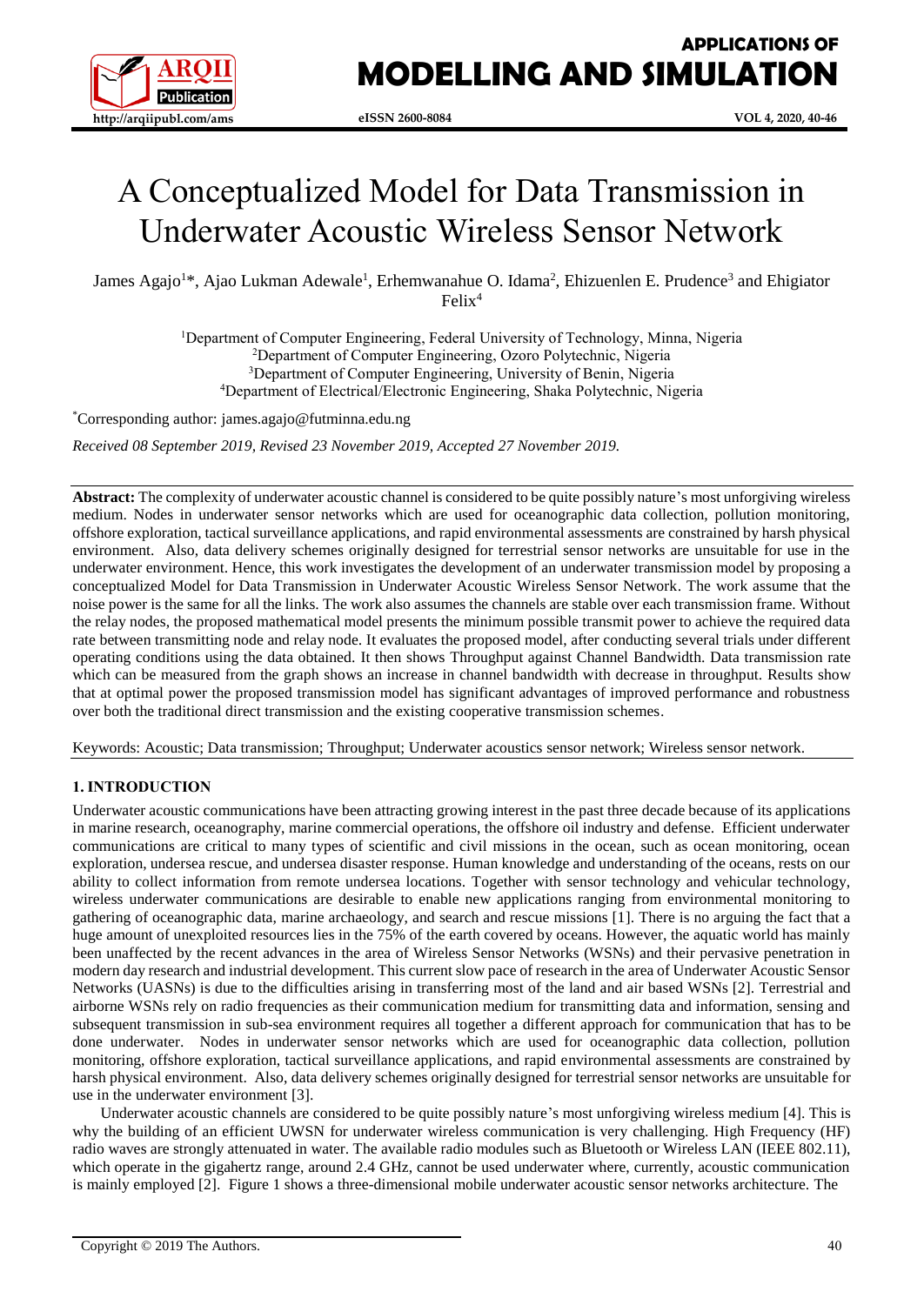

Figure 1. A three-dimensional mobile underwater acoustic sensor networks architecture. AUV, autonomous underwater vehicles [3,6]



Figure 2. Node arrangement for underwater Acoustic Wireless Sensor Network

complexity of underwater acoustic channels is dominated by the ocean environment characteristics which include significant delay, double-side-spreading, Doppler-spreads, frequency-selective fading, and limited bandwidth [5].

Moreover, underwater acoustic channels normally have low data rates and time-varying fading. These factors determine the temporal and spatial variability of the acoustic channel and make the available bandwidth of the ocean channel both limited and dependent on range and frequency. Challenges due to the presence of fading, multipath, and refractive properties of the sound channel necessitate the development of precise underwater-channel models. Some existing channel models are simplified and do not consider multipath or fading. Multipath interference due to boundary reflection in shallow-water acoustic communications poses major obstacles to reliable high-speed underwater communication systems [7].

Continued research over the years has resulted in improved performance and robustness in underwater communication systems. However, relatively few new schemes have been proposed for underwater use, but no single scheme has yet emerged as the de facto standard. One of such transmission technique is Cooperative transmission, a new wireless communication technique in which diversity gain can be achieved by utilizing relay nodes as virtual antennae [8]. Hence, the aim of this work is to investigate the development of an underwater transmission model using cooperative transmission for improved performance and robustness [3].

#### **2. METHODOLOGY**

In this paper we research on developing a transmission model for UWASN based on Acoustic Wireless Sensor network communication by employing the amplify-and-forward (AF) cooperation protocol [9] as our system model; in which there are total *N* relay nodes, one source node *s* and one destination node and other relay nodes [1,10]. Also, we advance a collaborative spectrum sensing method based on Stackelberg game [11] and cooperative Collaborative game theory [9] for underwater acoustic node arrangement and data transmission as shown in Figure 2.

It involves studying the performance of several cooperative transmission schemes for underwater scenario. Secondly, designing a new wave cooperative transmission scheme in which the relay nodes amplifies the signal received from the source node and then forward the signal immediately to the intended destination by taking advantage of the relatively low propagation speed of sound in water. The goal is to alter the multipath effect at the receiver. Thirdly, derive the optimal performance for the proposed wave cooperative transmission scheme.

## **3. DATA TRANSMISSION MODEL FOR UASN**

Source node *s* broadcasts its information to both destination node  $d$  via relay node  $r_i$ . The received signals ys,  $d$  and ys,  $r_i$  at node  $d$  and node  $r_i$  can be expressed as

$$
ys, d = \sqrt{Q_s G_{s,d} x + \eta_{s,d} t} \tag{1}
$$

$$
mys, r_i = \sqrt{Q_s G_{s,r_i} x + \eta_{s,r_i}}
$$
 (2)

 $(2)$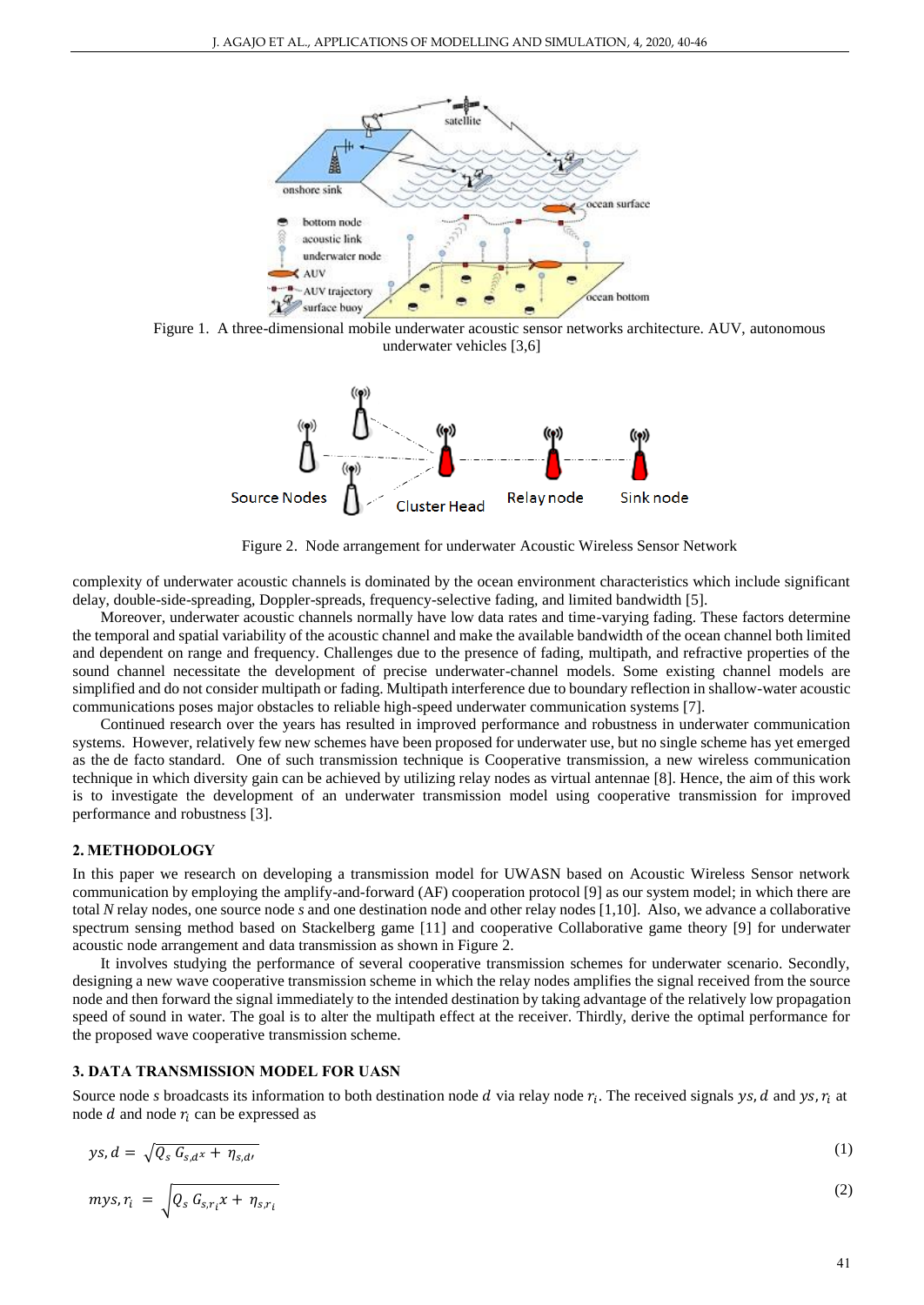where  $Q_s$  represents the transmit power at node  $s$ ,  $x$  is the broadcast information symbol with unit energy from node  $s$  to node d and node  $r_i$ ,  $G_{s,d}$  and  $G_{s,ri}$  are the channel gains from node s to node d and node  $r_i$  respectively, and  $\eta_{s,d}$  and  $\eta_{s,n}$  are the additive white Gaussian noises. Without loss of generality, we assume that the noise power is the same for all the links, denoted by  $\sigma^2$ given that channels are stable over each transmission frame [2]. We assume the channels are stable over each transmission frame. Without the relay nodes' help, the signal-to-noise ratio (SNR) that results from the direct transmission from node *s* to node *d* can be expressed by

$$
SNR_{s,d} = \frac{Q_s G_{s,d}}{\sigma^2} \tag{3}
$$

and the rate of the direct transmission is

$$
R_{s,d} = F1og_2 \left(1 + \frac{SNR_{s,d}}{K}\right) \tag{4}
$$

where *F* is the bandwidth for transmission, and *K* is a constant representing the capacity gap., relay node  $r_i$  amplifies  $y_{s,ri}$  and forwards it to destination *d* with transmitted power *Qri* . The received signal at destination node *d* is

$$
y_{r_i,d} = \sqrt{Q_{r_i} G_{r_i,d} x_{r_i,d} + \eta_{r_{i,d}}}
$$
\n<sup>(5)</sup>

where

$$
x_{r_{i,d}} = \frac{ys, r_i}{ys, r_i} \tag{6}
$$

is the transmitted signal from node  $r_i$  to node *d* that is normalized to have unit energy,  $G_{ri,d}$  is the channel gain from node  $r_i$  to node *d*, and  $\eta_{r_{i,d}}$  is the received noise. Substituting Equation (2) into Equation (6), we can rewrite Equation (5) as

$$
Y_{r_{i},d} = \frac{\sqrt{Q_{r_{i}} G_{r_{i},d}(\sqrt{Q_{s} G_{s,r_{i}} \chi^{+} \eta_{s,r_{i}})}}}{\sqrt{Q_{r_{i},d} \chi^{2}} + \eta_{r_{i},d}}
$$
(7)

$$
\sqrt{Q_S G_{S,r_i} + \sigma^2} \qquad \cdots \qquad \ldots
$$
\n
$$
SNR_{S,r_i,d} = \frac{Q_{r_i} Q_S G_{r_i,d} G_{S,r_i}}{\sigma^2 (Q_{r_i} G_{r_i,d} + Q_S G_{S,r_i} + \sigma^2)}
$$
\n
$$
(8)
$$

Therefore, by using Equations (4) and (8), we have the rate detector at the output as

$$
R_{s,r_i,d} = \frac{F}{2} \log_2 \left( 1 + \frac{SNR_{s,d} + SNR_{s,r_i,d}}{K} \right) \tag{9}
$$

$$
R_{s,r,d} = \gamma_L F \log_2 \left( 1 + \frac{SNR_{s,d} + \sum \gamma_i \in l(SNR)_{s,r_i,d}}{K} \right)
$$
\n
$$
(10)
$$

where  $\gamma_L$  is the bandwidth factor. The source nodes can be modelled as a packet transmitter. Let the utility function of source node*s* can be defined as

$$
U_s = \mu R_{s,r,d} - T \tag{11}
$$

*U* is ability for the node to receive and transmit and  $R_{s,r,d}$  denotes the achievable rate with the relay nodes' help,  $\mu$  denotes the gain per unit of rate at the *T* output of all nodes [5, 6]

$$
T = \sum_{\substack{q_i \, Q_{r_i} = q_1 Q_{r_i} + q_2 \, Q_{r2} + \dots + q_N Q_{rn}}}
$$
\n
$$
(12)
$$

*T* represents the total relay tendencies by node *s* to the relay nodes. In Equation (12),  $q_i$  represents the data from relay node  $r_i$ to source node *s*, and  $Q_{ri}$  denotes how much power node *s* to transmit to next relay node. The relay nodes constitute a set denoted by the length or number of relay nodes, *L* can be formulated as

$$
max U_s = \mu R_{s,r,d} - T, s.t. Q_{r_i} \ge 0, r_i \in L
$$
\n
$$
(13)
$$

$$
U_{ri} = q_i Q_{r_i} - o_i Q_i = (q_{i-o_i}) Q_{r_i}
$$
\n
$$
(14)
$$

where  $o_i$  represent received data.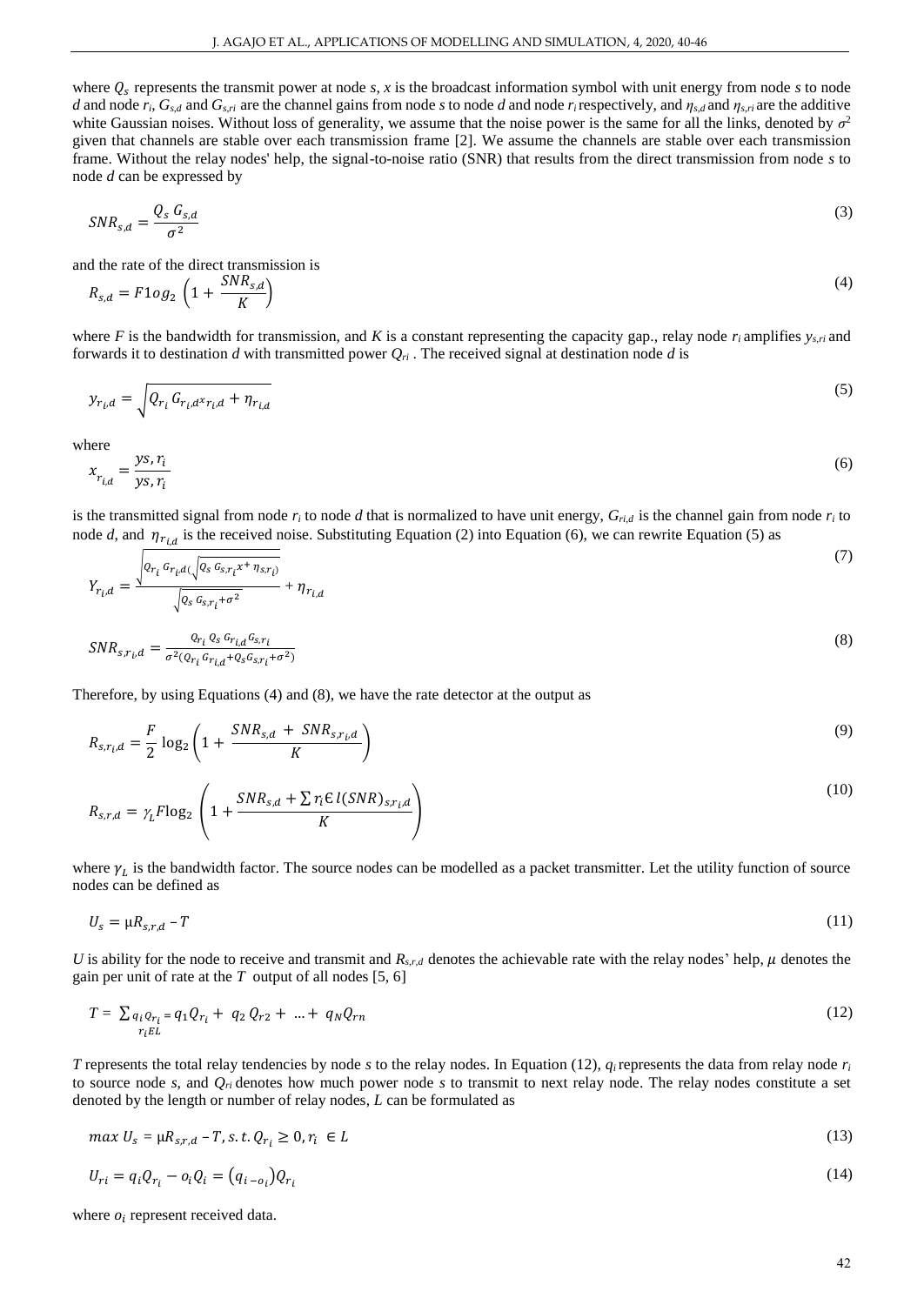*max*  $U_{r_i} = (q_{i - o_i}) Q_{r_i}$ ,  $\forall i$  (15)

## **4. RELAY SELECTION**

As relay nodes are located in different places and data is transmitted and received from one node to the other [2], we can maximize utility *Us* through matching an optimal amount of power *Pri*. Then a natural way of relay selection for source node *s*  is to observe how  $U_s$  varies with  $Q_{ri}$ , i.e., observe the sign  $\partial U_s/\partial Q_{ri}$ . Since source nodes gradually changes in the power with sequence of transmission, by observing the sign  $\partial U_s/\partial Q_{ri}$  of when  $Q_{ri} = 0$ , node *s* can exclude (or select) those less (or more) beneficial relay nodes.

#### **4.1 Optimal Power Allocation for Relay Nodes**

After the selection, for the selected relay nodes that constitute a set  $L_h = \{r_1, \dots, r_N\}$ , we can solve the optimal power  $Q_n$ by taking derivative of  $U_s$  in Equation (11) with respect to  $Q_{ri}$  as

$$
\frac{\partial v_s}{\partial q_{ri}} = \mu \frac{\partial R_{s,r,d}}{\partial q_{ri}} - Q_i, \ i = 1, \dots, N. \tag{16}
$$

$$
\frac{\partial v_s}{\partial q_{ri}} = \mu \frac{\partial R_{s,r,d}}{\partial q_{ri}} - Q_i = 0, r_i \in L_h
$$
\n(17)

$$
aR_{s,r,d} = \pi r^2 \mu W \log_2(1 + \sum_{ri \in L_h} SNR_{s,r_i,d} = F \ln(1 + \Delta SNR'_{tot}) + F \ln C
$$
\n(18)

where

$$
\Delta SNR_{tot} = 1 + \sum_{ri \in L_h} SNR_{s, r_i, d} = \frac{1}{KC} \sum_{ri \in L_h} SNR_{s, r_i, d}
$$
\n
$$
(19)
$$

$$
SNR_{s,r_i,d} = \frac{SNR_{s,r_i,d}}{KC} = \frac{H_i}{1 + \frac{E_i}{Q_{r_i}}} = \frac{H_i o_{r_i}}{o_{r_i} + E_i}
$$
(20)

with 
$$
H_i = \frac{Q_s \, G_{s,r_i}}{(K\sigma^2 + Q_s G_{s,d})}
$$
 and  $E_i = \frac{Q_s \, G_{s,r_i} + \sigma^2}{G_{r_i,d}}$ .

By substituting Equations (12) and (18) into Equation (17), we have

$$
\frac{F_l}{\left(1+\sum_{\substack{F_{rk}F_{rk} \\ r_i \in L_h}}\right)} = \frac{p_i}{H_i E} \left(Q_{r_i} + E_i\right)^2 \tag{21}
$$

and

$$
Q_{r_i} = \sqrt{\frac{q_{r_i} H_i E}{q H_i E_i}} (Q_{ri} + E_i)
$$
\n<sup>(22)</sup>

By substituting  $Q_{rj}$  into Equation (20) and simplifying, we have

$$
SNR_{s,r_i,d} = \frac{H_j}{1 + \frac{E_j}{Q_{rj}}} = H_j - \sqrt{\frac{q_j H_i E_i}{q_j H E_i}} \frac{H_j E_j}{(Q_{r_i} + E_i)}
$$
(23)

Then Equation (19) can be reorganized as

$$
\Delta SNR_{tot} = \left[ H_1 - \sqrt{\frac{q_1 H_i E_i}{q_i A_1 B_1}} \frac{H_1 E_1}{(Q_{ri} + E_i)} \right] + \dots + \left[ H_i - \frac{H_i E_i}{Q_{ri} + E_i} \right] + \left[ H_N - \sqrt{\frac{P N'^{H_i E_i}}{q_i H_N E_N}} \frac{H_{N E_N}}{(Q_{ri} + E_i)} \right]
$$
\n
$$
= \sum H_j - \sqrt{\frac{H_i E_i}{q_i}} \frac{1}{Q_{r_i} + E_i} \sum_{r_j \in L_h} H_i - \sqrt{\frac{H_i E_i}{q_i}} \frac{1}{Q_{r_i} + B_i} \sum_{r_j \in L_h} \sqrt{q_j H_j E_j}
$$
\n
$$
(24)
$$

By substituting Equation (24) into (21), we can have a quadratic equation of  $Q_{ri}$ . The optimal power consumption now becomes

$$
Q_{ri}^* = \sqrt{\frac{H_i E_i}{p_i} \frac{Y + \sqrt{Y^2 + 4XF}}{2X}} - E_i
$$
\n
$$
(25)
$$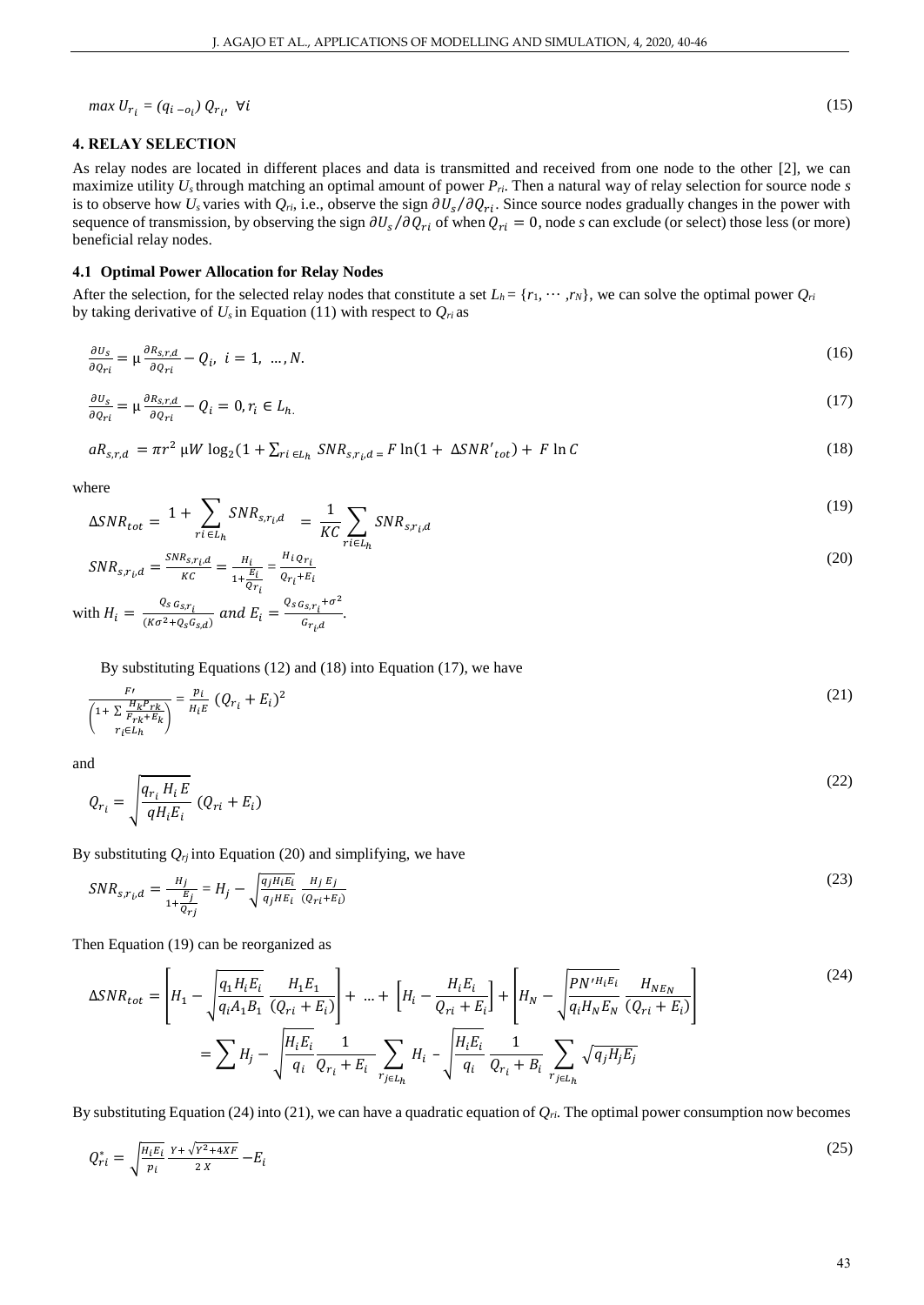where  $X = I + \sum r_{j \in L_h} H_j$  and  $Y = \sum r_{j \in L_h} \sqrt{(q_j H_j E_j)}$ , since the  $U_s$  function is concave in  $\{Q\}^{N_{i=1}}$  and the supporting set  $\{Q_{ri} | Q_{ri} \ge 0, i = 1, \cdots, N\}$  is convex.

$$
max U_{ri} = (q_i - o_i)q_{ri}^* (q_{1,\dots,1}, q_i, q_N), \quad \{q_i\} >_0
$$
\n(26)

$$
\frac{\partial v_{ri}}{\partial q_i} = Q_{ri}^* + (q_i - o_i) \frac{\partial Q_{ri}^*}{\partial q_i} = 0, r_{i \in L_h}
$$
\n
$$
(27)
$$

Solving the above equations of  $q_i$ , we denote the optimal data transmission as

$$
q_i^* = q_i^* \big( \sigma^2, \{ G_{s,ri} \}, \{ G_{ri,d} \} \big), r_{i \in L_h} \tag{28}
$$

### **5. RESULTS AND DISCUSSIONS**

Based on the concept, the proposed mathematical model presents the minimum possible transmit power to achieve the required data rate between transmitting node and relay node. In order to evaluate the proposed model, we conducted several trials under different operating conditions using the data obtained.

In Figure 3, Throughput was plotted against Packet Size. Data transmission rate can be measured from the graph and this shows an increase in Packet size with decrease in throughput. Figure 4 shows throughput against bit rate where there is a significant increase in throughput with respect to increasing bit rate. Figures 5 and 6 show energy per bit against channels and number of carriers. The energy per bit decreases with increase in channel bandwidth in Figure 3, while energy per bit increases with increase in number of sub-carriers as shown in Figure 4.

#### **5.1 Performance Evaluation**

Performance evaluation was carried out as show in Table 1 using Mean Squared Error (MSE) or mean squared deviation (MSD) of an [estimator](https://en.wikipedia.org/wiki/Estimator) (of a procedure for estimating an unobserved quantity) which measures the [average](https://en.wikipedia.org/wiki/Expected_value) of the squares of the [errors.](https://en.wikipedia.org/wiki/Error_(statistics)) This is the average squared difference between the estimated values and what is estimated. MSE is a [risk](https://en.wikipedia.org/wiki/Risk_function)  [function,](https://en.wikipedia.org/wiki/Risk_function) corresponding to the [expected value](https://en.wikipedia.org/wiki/Expected_value) of the squared error loss.

$$
MSE = \frac{I}{n} \sum_{i=1}^{n} (Y_i - Y_p)^2
$$
\n(29)

where  $Y_i$  is the value of Actual data of Packet Size and  $Y_P$  is the value of Predicted data of Packet Size.

$$
MSE = \frac{I}{n} \sum_{i=1}^{n} (Y_a - Y_b)^2
$$
\n(30)

where  $Y_a$  is the result from the data collected from the field and  $Y_b$  is the result from the data from the model. In this case MSE  $= 6.905 \times 10^{-9}$  is obtained as shown in Table 1. MSE has better performance in measuring error since it takes the mean of all the deviation. The result shows that the deviation was minimal which also indicate that the model performed better. The graph in Figure 7 is a comparison between the actual and predicted output. The results between the simulated and actual outputs are shown.

| $\boldsymbol{n}$        | Packet size | Actual value of packet size | Predicted value of packet   |                                        | $(Y_i - Y_P) \times 10^{-5}$ $(Y_i - Y_P)^2 \times 10^{-9}$ |
|-------------------------|-------------|-----------------------------|-----------------------------|----------------------------------------|-------------------------------------------------------------|
|                         |             | $(Y_i)$                     | size $(Y_P) \times 10^{-2}$ |                                        |                                                             |
|                         | 50          | 0.16                        | 16.0020                     | 2.0                                    | 0.400                                                       |
| $\overline{\mathbf{c}}$ | 75          | 0.13                        | 13.0038                     | 3.8                                    | 1.444                                                       |
| 3                       | 100         | 0.10                        | 10.0210                     | 21.0                                   | 44.100                                                      |
| 4                       | 130         | 0.09                        | 9.0020                      | 2.0                                    | 0.400                                                       |
| 5                       | 160         | 0.08                        | 8.0017                      | 1.7                                    | 0.289                                                       |
| 6                       | 175         | 0.07                        | 7.0120                      | 12.0                                   | 14.400                                                      |
| 7                       | 200         | 0.06                        | 6.0017                      | 17.0                                   | 0.289                                                       |
| 8                       | 225         | 0.05                        | 5.0016                      | 1.6                                    | 0.256                                                       |
| 9                       | 250         | 0.04                        | 4.0013                      | 1.3                                    | 0.169                                                       |
| 10                      | 275         | 0.03                        | 3.0002                      | 0.2                                    | 0.004                                                       |
| 11                      | 300         | 0.02                        | 2.0090                      | 9.0                                    | 8.100                                                       |
|                         |             |                             |                             | $(Y_i - Y_p)^2 = 69.05 \times 10^{-9}$ |                                                             |
|                         |             |                             |                             |                                        |                                                             |

Table 1. Values of the actual and predicted data of packet size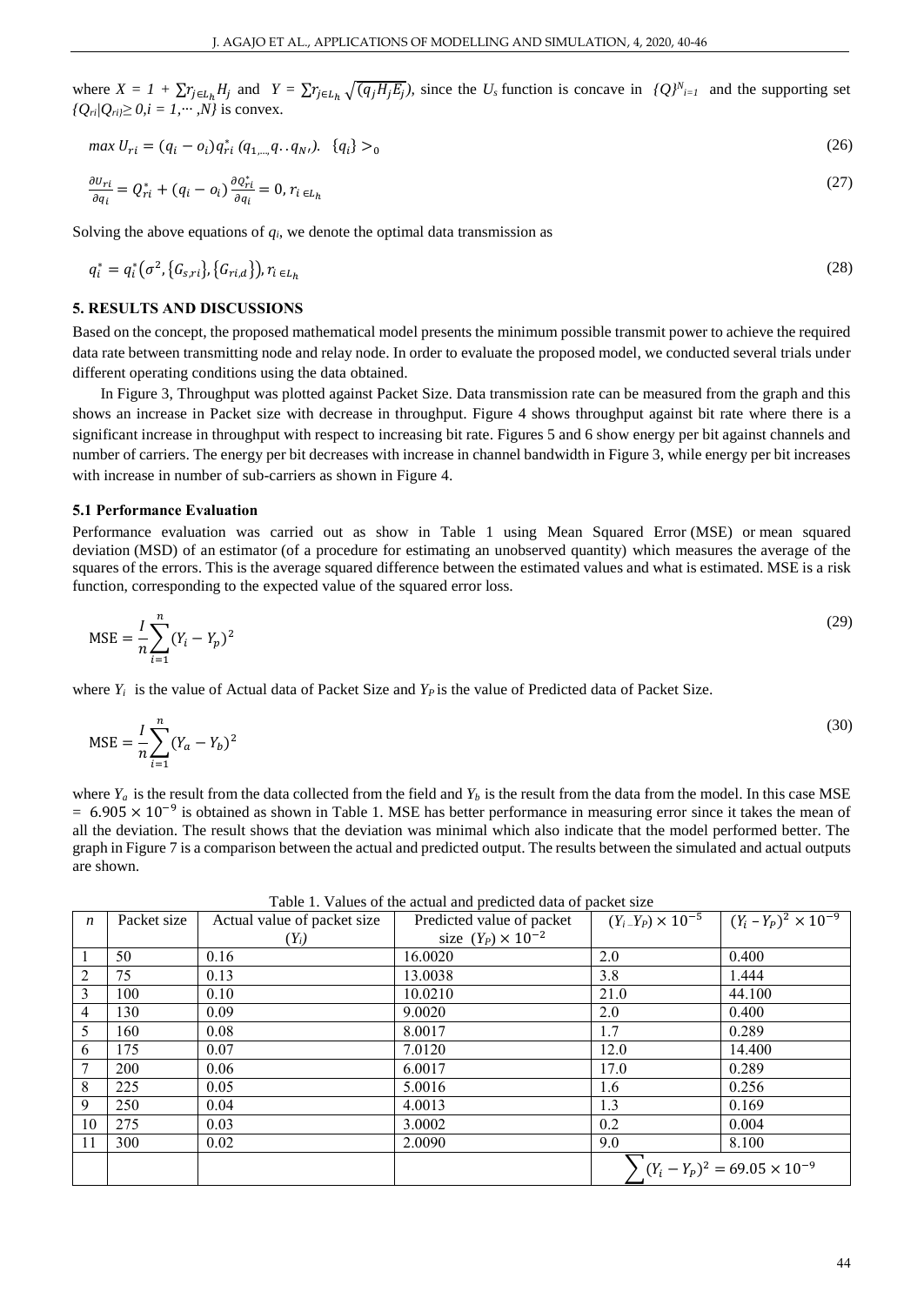



Figure 3. Throughput against Packet size Figure 4. Graph of Throughput against bit rate



Figure 5. Energy per bit against channel bandwidth Figure 6. Energy per bit against number of sub-carriers





Figure 7. Graph of comparison between the original data and simulated data